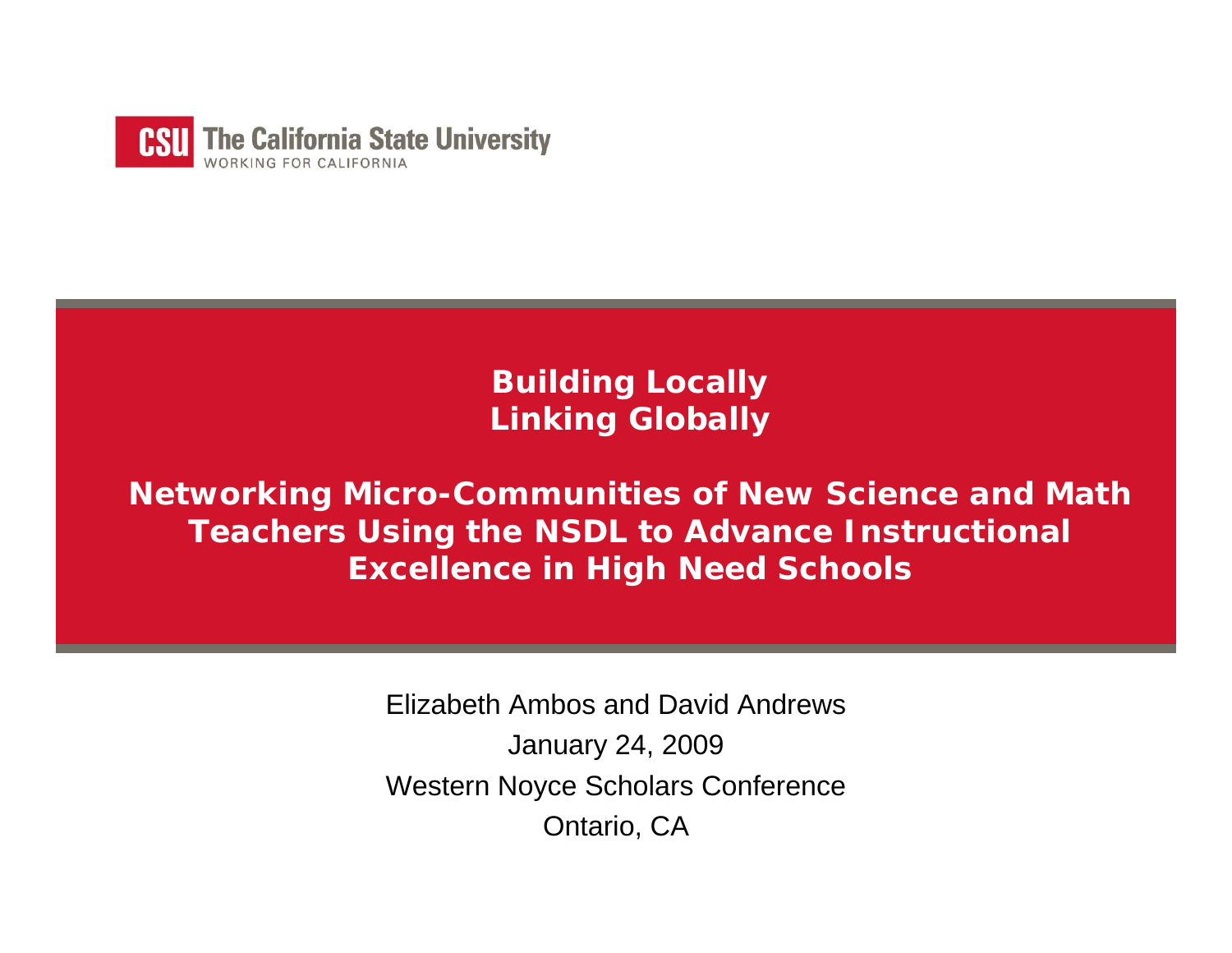

# **Building Locally, Linking Globally**

- П ■ Project began in November 2007; steering committee involves leadership from Fresno, Los Angeles, Long Beach, Monterey Bay, Pomona, San Bernardino, and Chancellor's Office of the California State University
- П "Building Locally" : individual CSU campuses with active **Robert Noyce Scholars** programs create project-specific "micro communities" that include:
	- Social support systems MERLOT "Voices" capability
	- Share and critique lesson plans/learning materials Noyce Institutional Teaching Commons (ITC)
	- Create and share ePortfolios KEEP Tool Kit
- "Linking Globally": individual "micro communities" can:
	- Link together to form a regional to national Noyce Scholars community to support mathematics and science teaching
	- Access to the wealth of learning objects, library search tools, visualizations/graphics/data, and other science and mathematics information housed at the **NSDL** (**National Science Digital Library) and MERLOT (Multimedia Education Resource for Learning and On Line Teaching)**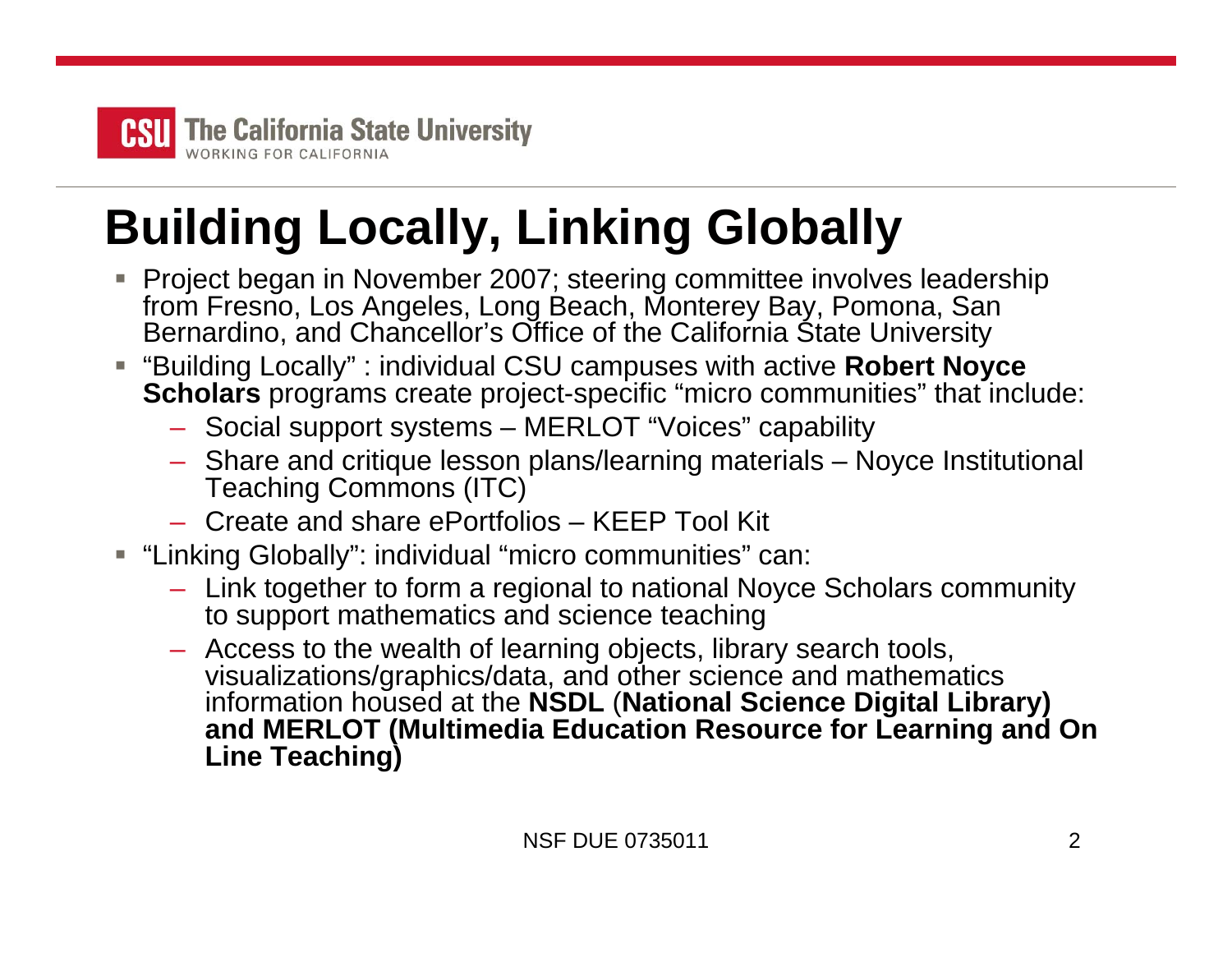

### THE 23 OUTSTANDING CAMPUSES OF THE CSU



*16 of 23California State University Campuses now participate in the NSF Robert Noyce Scholar Program* 

*Most of the CSUs havestrong ties to K-12 high need school districts*

3**Scholar Programs CSU Noyce**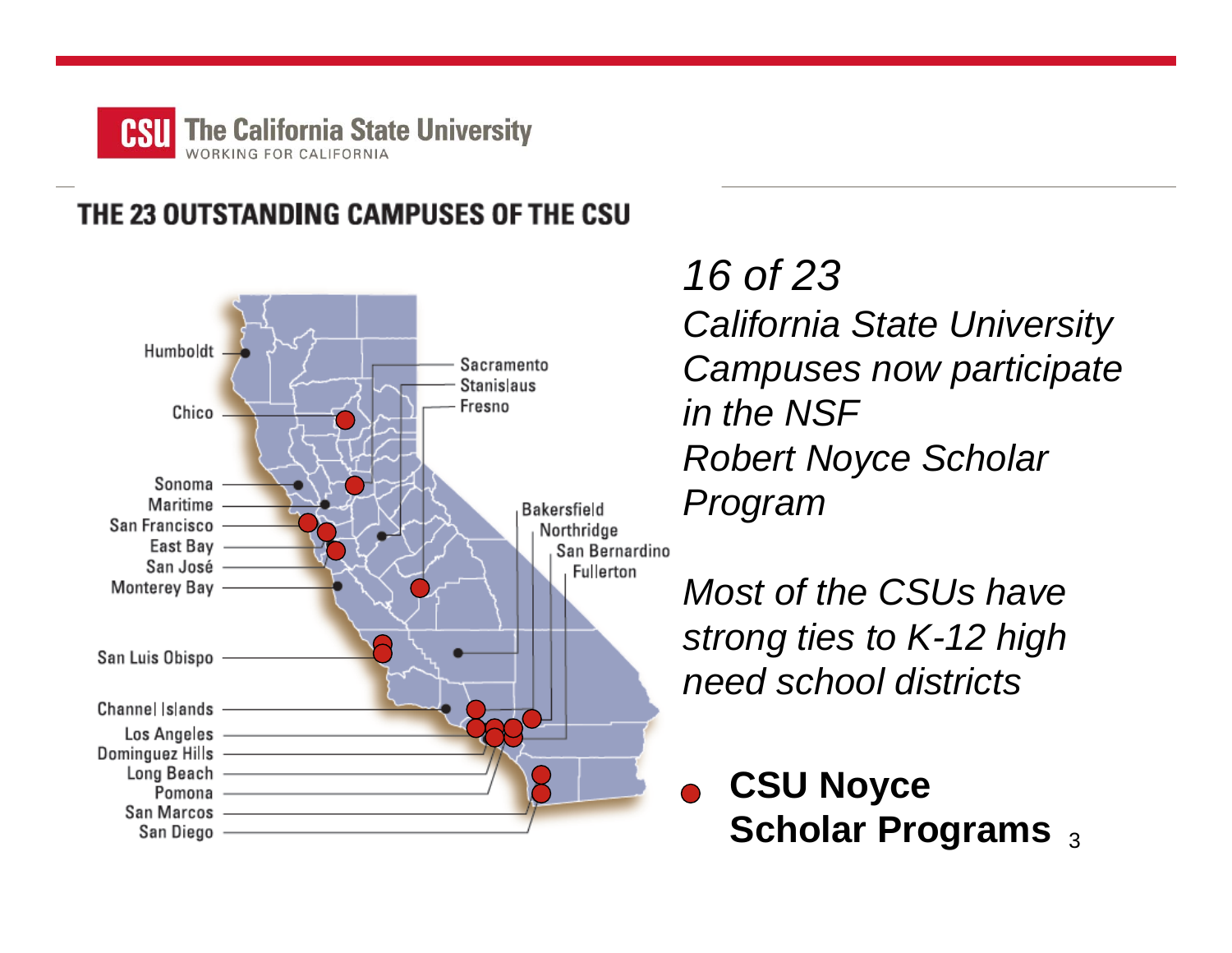

## **Overview of Noyce-NSDL-MERLOT Project Activities**

- *Build* a select collection of online science and mathematics learning content and curriculum that is successful in high needs schools, particularly in middle and high schools; **emphasizing inquiry conducted in complex classroom management situations**
- Share experiences with instructional applications of NSDL-MERLOT resources and such tools as CSULA's effective and engaging "Virtual Courseware" science simulations
- *Link* the CSU Noyce Scholars Teaching Commons to their local school district user communities, enabling Noyce Scholars to share NSDL-MERLOT teaching resources and pedagogy with teacher colleagues
- NSF DUE 07350114■ *Provide* Scholars with powerful ePortfolio tools to assist them in using NSDL and MERLOT resources to meet the challenges of teaching in high need settings, work effectively with under-achieving students, build their own professional resumé, prepare for teacher performance assessments, national board certification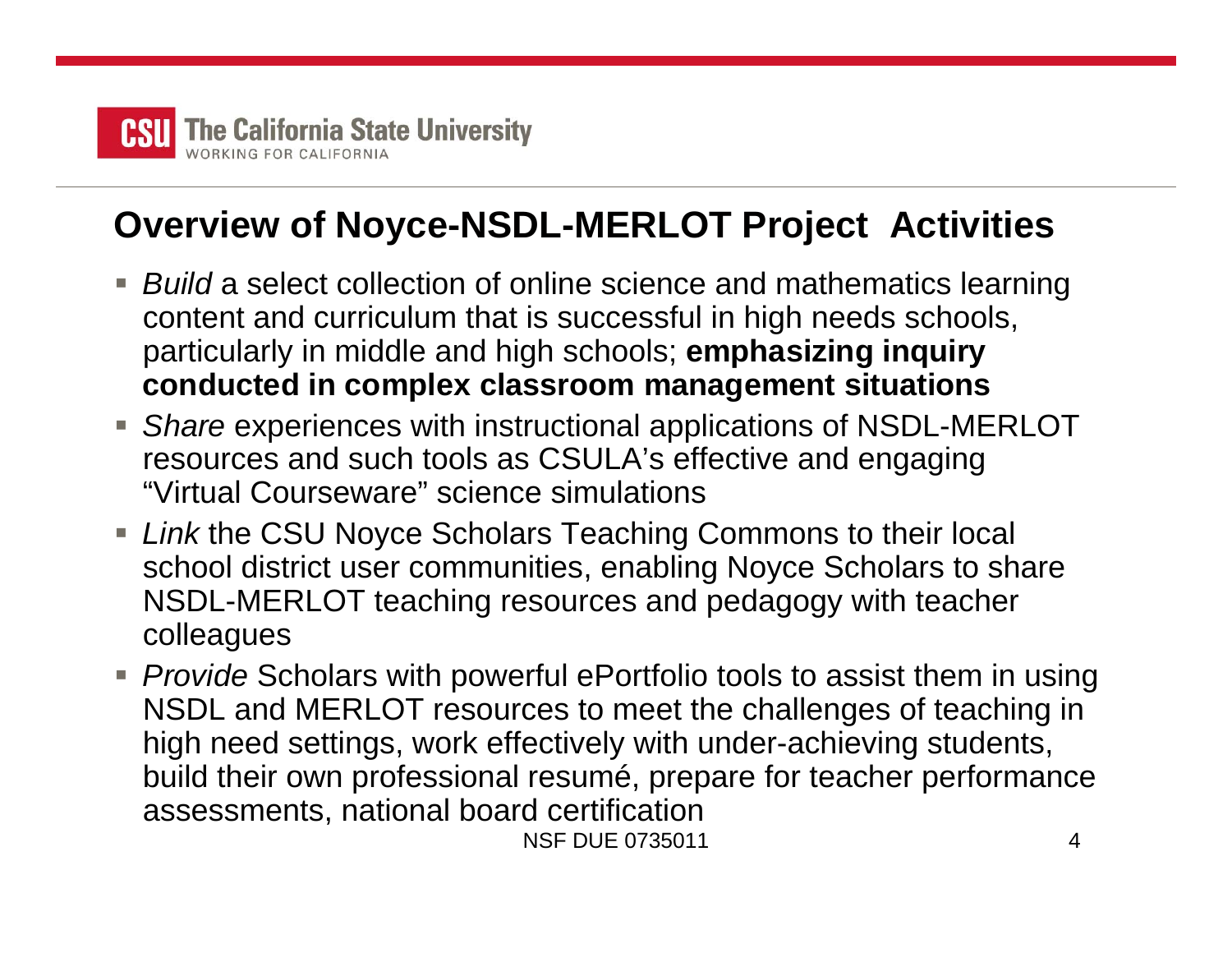Communications

ePortfolios Classroom Management

## First Year –*Great* Progress:

#### **Communications**

#### **Recent Events:**

. April 5 Novce Scholar Workshop at CSUMB @

About **Us** 

Noyce Scholars participated in a very special, hands-on workshop hosted by the Noyce - MERLOT National Science Digital Library Project. This was an opportunity to be part of the digital learning institute and learn about the many teaching & learning resources available to math and science teachers. Photos from this workshop are posted here a.



#### . April 19 Noyce Scholar Workshop at CSULA &

Noyce Scholars(above) participated in a very special, hands-on workshop hosted by the Noyce - MERLOT National Science Digital Library Project. This was an opportunity to be part of the digital learning institute and learn about the many teaching & learning resources available to math and science teachers.

#### Want to email someone you met at the Noyce Workshop?

- 1. Go To: http://www.merlot.org/merlot/advSearchMembers.htm @
- 2. Type in NOYCE in the "ASSOCIATIONS" box on this page and hit ENTER.
- 3. You'll get a list of all the NOYCE Scholars that you can browse through
- 4. You can also "SORT BY" a number of features (alphabetically, etc) by making a selection from the drop down list in the GRAY BAR and then CLICK GO
- 5. If you're logged in as a MERLOTmember, the Noyce Scholar's email address will be right on the page. Just CLICK on the email address and you'll be able to send them an ernail

#### Are You A Novce Scholar in the **CSU? Join the CSU Novce** Scholars Listserve <sup>a</sup>

The listserve of will provide you periodic advice and information about Science and Math education in high need schools, a forum for your fellow Noyce Scholars to share successes, ask questions, pose problems, and for CSU Teacher Education and Science/Math Education faculty to respond to the needs of Noyce Scholars in a timely and simple manner.

#### **MERLOT Grapevine**

Learn about the people, projects, and innovative uses of technology in teaching and learning in MERLOT's quarterly news letter. For more information, go to http://taste.merlot.org/newsletters.html a

 $\sim$ 

 $\mathcal{A}$ 

#### **NSDL Whiteboard**

NSDL Whiteboard Report is a free bi-weekly newsletter published by NSDL since 2000 that includes information from NSDL projects and programs nationwide. Research news, community initiatives, program highlights, and information about events of interest to a broad audience of educators, digital library projects, librarians, collaborators, and funders are featured in NSDL Whiteboard of page http://nsdi.org/he

Mathematics 5 -Building the ITC content andassociated tools-Pilot Workshops for over 200Noyce Scholars, Noyce PIs, and other scienceand mathteaching professionals in California-Testing modes of onlinedelivery of professional Development -Supplemental NSF funding for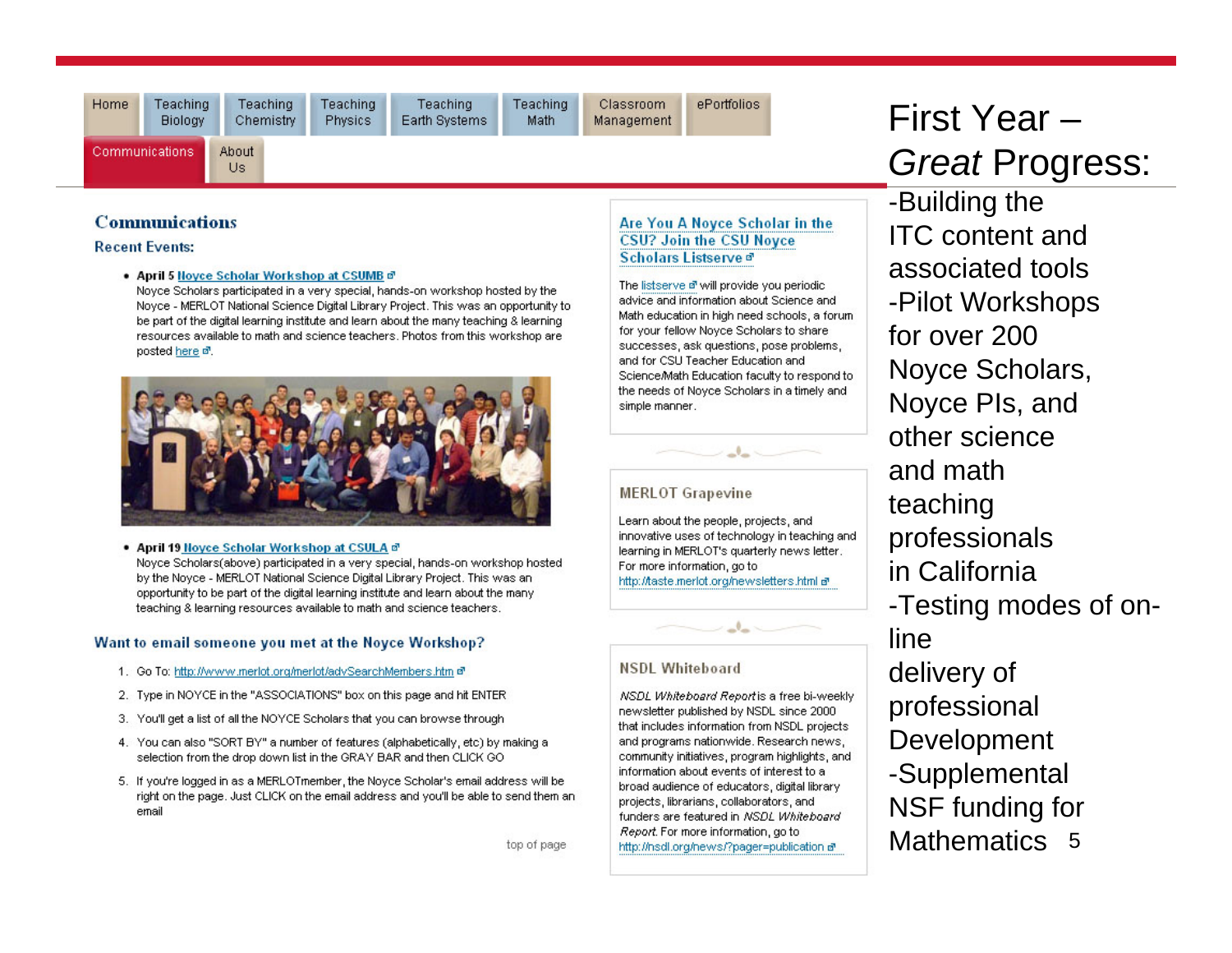

# **Project Feedback Thus Far….**

- i. Noyce Scholars, PIS, and other stakeholders have given us feedback that what they like *best* about our project are the opportunities to:
	- connect with other scholars and current teachers to form a multidimensional community of mathematics and science teachers in high needs schools
	- find resources and tools on the web in a "one stop shop mode" that are trusted and will actually transition (fairly) easily to classrooms with little technology infrastructure
	- Participate in professional development activities, particularly those that offer a "hybrid" approach: some face-to-face interactions, some on-line synchronous, and some asynchronous
	- share teachers' own lesson plans and other teaching tools in a central web portal, tied to development of professional portfolios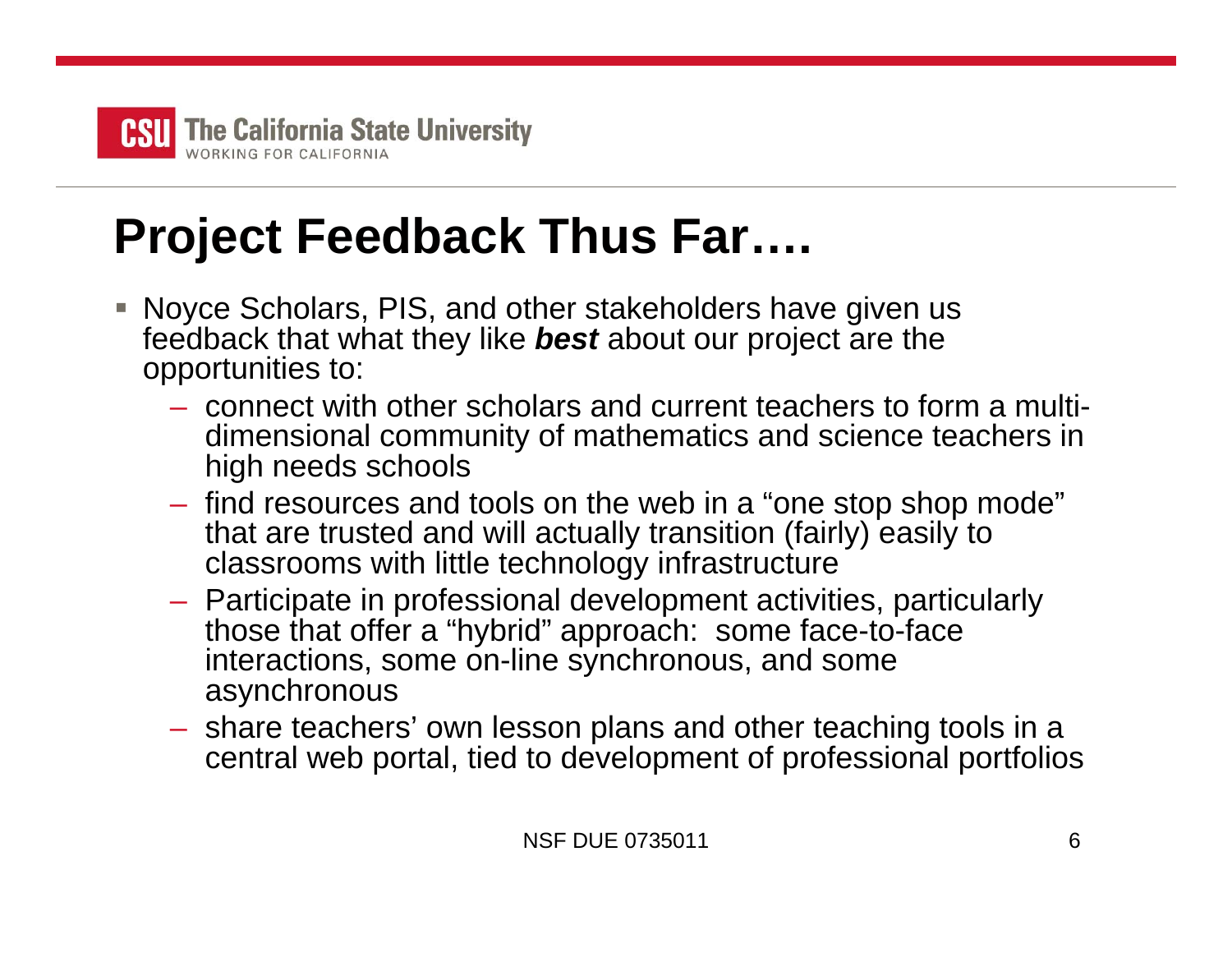

## **Our Work Today….THANK YOU…In Advance**

- Building on our first year's success, we want to refine our services and programs
- Need input from you!
- We will now ask for you to think through some typical scenarios for use of the resources, tools, and professional development programs we have developed
- We also hope that some of you will volunteer to keep working with us over the next year